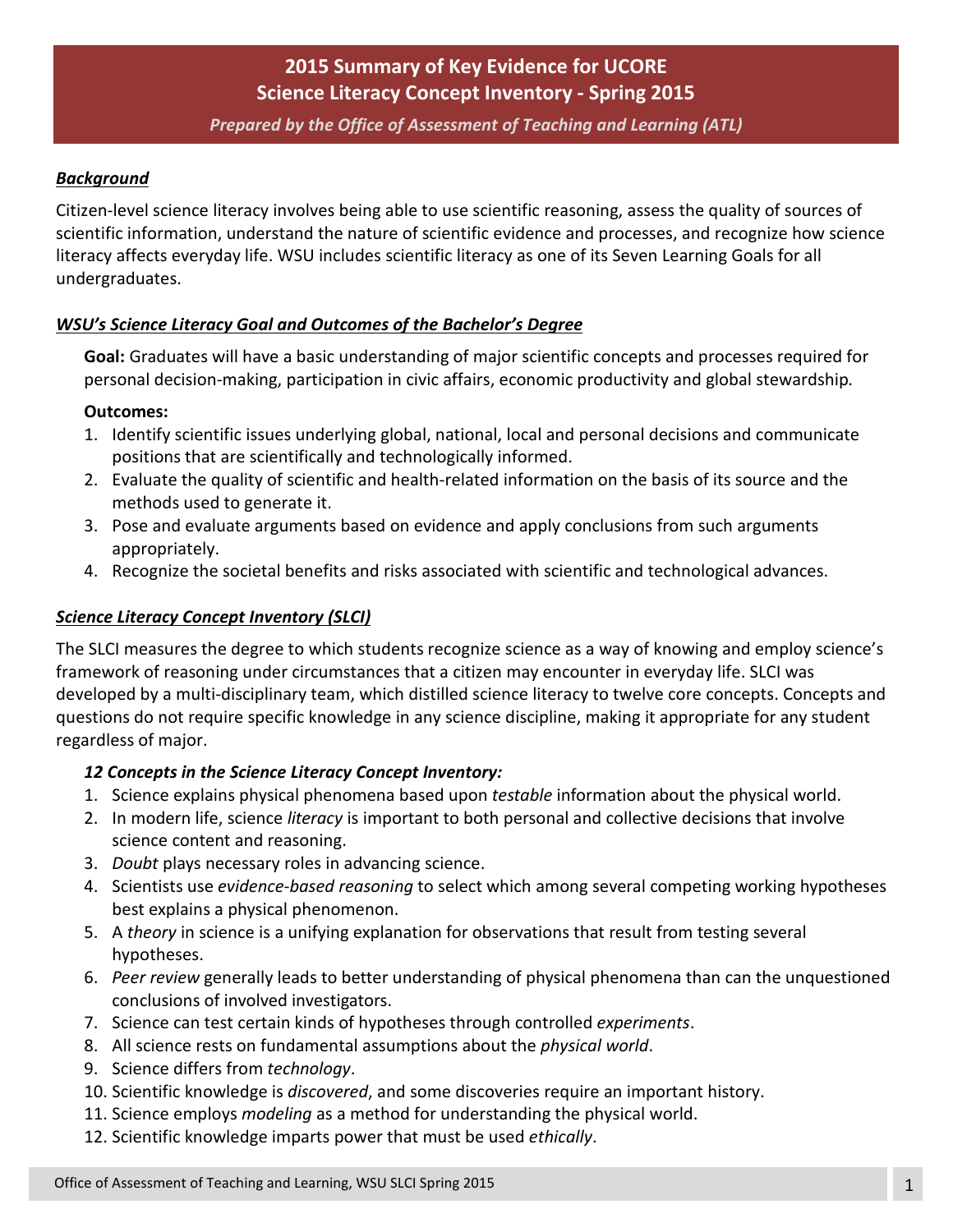## *SLCI Results Spring 2015*

**Context:** A total of 769 students in 15 courses from the Pullman, Vancouver and Tri-Cities campuses participated in SLCI in Spring 2015. The results represented in this section are the highest overall score of all unique individual students who submitted the SLCI in the Spring 2015. The results reported are not longitudinal, but represent a cross-section of students.

**Science Literacy Concept Scores:** Overall, seniors scored higher than freshman (average +13%) on all twelve science literacy concepts (Table 1).

|                                                                                                                                                        |                                          |                            | Table 1                                           |  |  |  |  |
|--------------------------------------------------------------------------------------------------------------------------------------------------------|------------------------------------------|----------------------------|---------------------------------------------------|--|--|--|--|
| <b>SLCI Average Score by Concept and Class Rank</b><br>Spring 2015, All Unique Participants (N=769)                                                    |                                          |                            |                                                   |  |  |  |  |
| <b>Science Literacy Concept</b>                                                                                                                        | <b>Percent Correct Responses on SLCI</b> |                            |                                                   |  |  |  |  |
|                                                                                                                                                        | Freshman<br>$(N=177)$                    | <b>Senior</b><br>$(N=197)$ | <b>Overall:</b><br><b>All Levels</b><br>$(N=769)$ |  |  |  |  |
| 1. Science explains physical phenomena based<br>upon testable information about the physical<br>world.                                                 | 69%                                      | 82%                        | 75%                                               |  |  |  |  |
| 2. In modern life, science literacy is important to<br>both personal and collective decisions that<br>involve science content and reasoning.           | 66%                                      | 75%                        | 69%                                               |  |  |  |  |
| 3. Doubt plays necessary roles in advancing<br>science.                                                                                                | 76%                                      | 86%                        | 79%                                               |  |  |  |  |
| 4. Scientists use evidence-based reasoning to<br>select which among several competing working<br>hypotheses best explains a physical<br>phenomenon.    | 66%                                      | 86%                        | 76%                                               |  |  |  |  |
| 5. A theory in science is a unifying explanation<br>for observations that result from testing several<br>hypotheses.                                   | 86%                                      | 93%                        | 88%                                               |  |  |  |  |
| 6. Peer review generally leads to better<br>understanding of physical phenomena than can<br>the unquestioned conclusions of involved<br>investigators. | 63%                                      | 78%                        | 68%                                               |  |  |  |  |
| 7. Science can test certain kinds of hypotheses<br>through controlled experiments.                                                                     | 64%                                      | 77%                        | 71%                                               |  |  |  |  |
| 8. All science rests on fundamental assumptions<br>about the physical world.                                                                           | 70%                                      | 70%                        | 70%                                               |  |  |  |  |
| 9. Science differs from technology.                                                                                                                    | 29%                                      | 48%                        | 37%                                               |  |  |  |  |
| 10. Scientific knowledge is discovered, and some<br>discoveries require an important history.                                                          | 68%                                      | 80%                        | 74%                                               |  |  |  |  |
| 11. Science employs modeling as a method for<br>understanding the physical world.                                                                      | 60%                                      | 82%                        | 70%                                               |  |  |  |  |
| 12. Scientific knowledge imparts power that<br>must be used ethically.                                                                                 | 63%                                      | 82%                        | 73%                                               |  |  |  |  |
| <b>Average Score</b>                                                                                                                                   | 65%                                      | 78%                        | 71%                                               |  |  |  |  |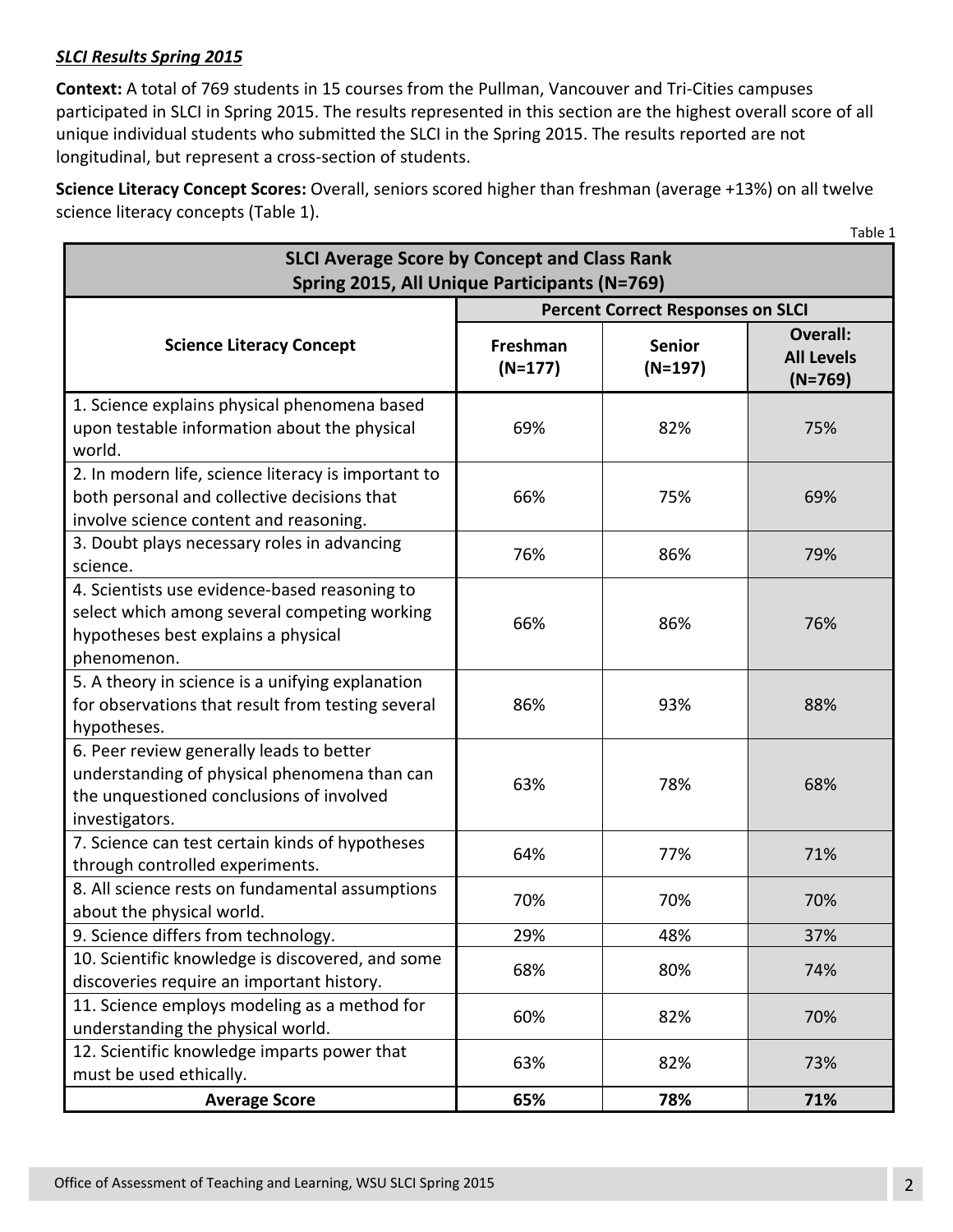**Science Literacy Misconceptions:** Concept inventories are often designed to reveal common misconceptions. Incorrect responses on the SLCI indicate student misconceptions about science literacy concepts (Table 2).

Table 2

| <b>Science Literacy Misconceptions</b><br>Spring 2015, All Unique Participants (N=769)                                                          |                                                      |  |  |  |  |
|-------------------------------------------------------------------------------------------------------------------------------------------------|------------------------------------------------------|--|--|--|--|
| <b>Science Literacy Misconception</b>                                                                                                           | <b>Percent Incorrect</b><br><b>Responses on SLCI</b> |  |  |  |  |
| Confuse science for technology                                                                                                                  | 73%                                                  |  |  |  |  |
| Unable to identify an example of science generating better technology                                                                           | 52%                                                  |  |  |  |  |
| Unable to recognize assumptions important to all science given list of<br>statements                                                            | 47%                                                  |  |  |  |  |
| Fail to understand how scientists use reproducible experiments to confirm<br>hypotheses                                                         | 37%                                                  |  |  |  |  |
| Unable to interpret results from a scientific study                                                                                             | 35%                                                  |  |  |  |  |
| Cannot distinguish science as the method of knowing and/or explaining the<br>physical world through testable information                        | 32%                                                  |  |  |  |  |
| Cannot perceive the role of peer review in science.                                                                                             | 32%                                                  |  |  |  |  |
| Fail to understand the development of theory in science                                                                                         | 31%                                                  |  |  |  |  |
| Fails to perceive relevance of understanding science's way of knowing to<br>everyday life                                                       | 31%                                                  |  |  |  |  |
| Fails to recognize modeling as a method of knowing in science                                                                                   | 30%                                                  |  |  |  |  |
| Unable to distinguish an ethical response given an ethical dilemma                                                                              | 27%                                                  |  |  |  |  |
| Unable to explain how science employs the method of reproducible<br>experiments to understand the physical world                                | 21%                                                  |  |  |  |  |
| Misunderstands the role of doubt in science                                                                                                     | 21%                                                  |  |  |  |  |
| Fails to comprehend the nature of "theory" in science                                                                                           | 15%                                                  |  |  |  |  |
| Misunderstands hypotheses: given several approaches to testing a hypothesis,<br>one cannot discern which approach constitutes a legitimate test | 14%                                                  |  |  |  |  |
| Fails to comprehend that human thoughts/beliefs about physical reality do not<br>alter or suspend physical law                                  | 12%                                                  |  |  |  |  |
| Misunderstands hypotheses: given several statements, a person cannot discern<br>which is a testable statement about the physical world          | 8%                                                   |  |  |  |  |